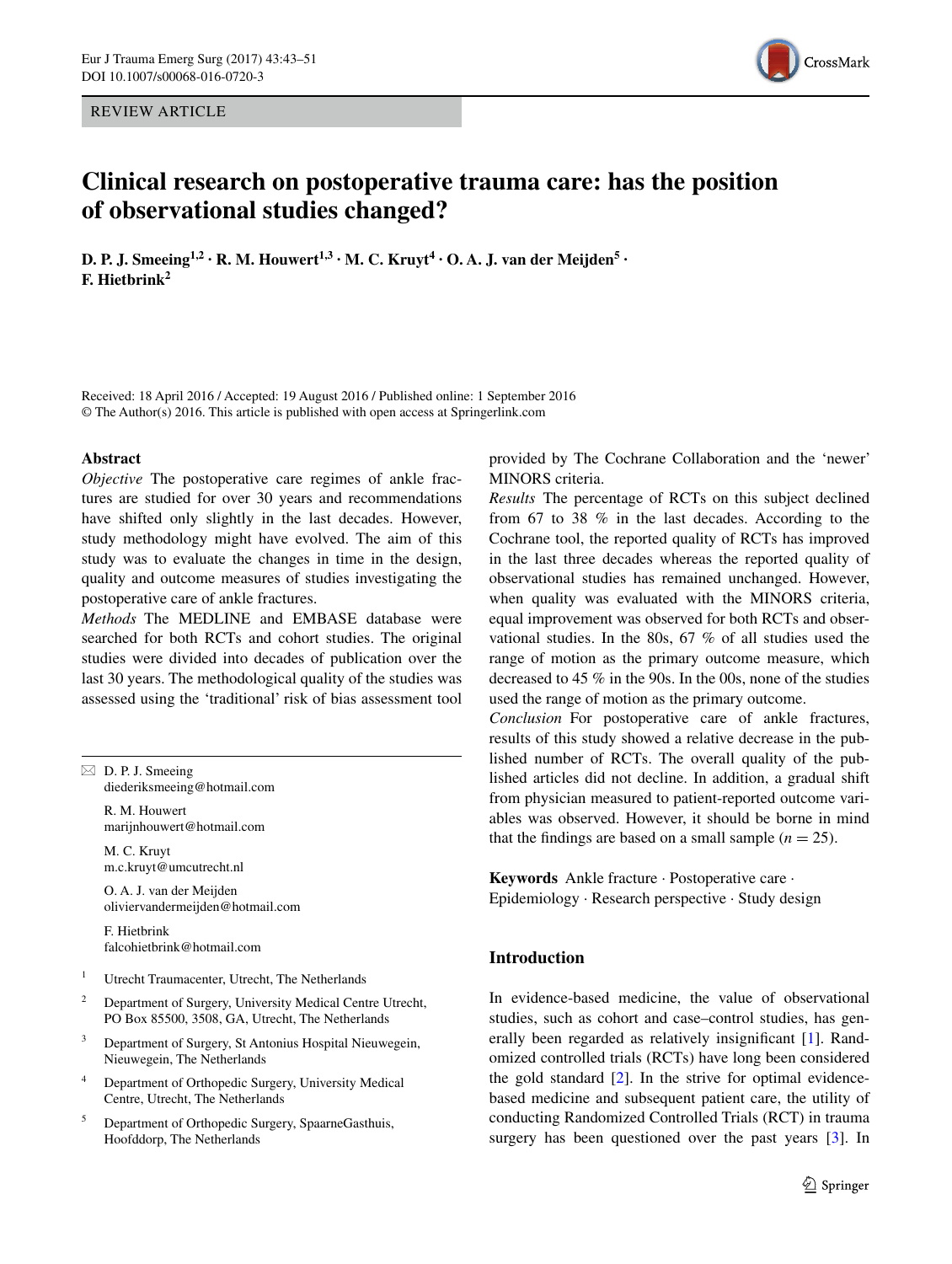addition, observational studies are published frequently, while the number of surgical RCTs from North America has decreased over the last decade [[4\]](#page-7-1). This raises questions how the quality of studies evolved over the last years. In addition, as a result of evolving clinical experience and meeting patient demands, there is more emphasis on patient-reported outcome measurements. Patients are more involved in the decision-making process concerning their treatment, which should ultimately lead to shared decision making.

In trauma surgery, ankle fractures are among the most common fractures and the indication for surgery has not changed in the past decades [\[5](#page-7-2)]. Furthermore, the postoperative care regimes of ankle fractures are studied for over 30 years and recommendations have shifted only slightly in the last decades, as we demonstrated recently. As a consequence, the circumstances in which studies were performed did not change substantially in this field of medicine. Therefore, treatment of ankle fractures can be used as an example to investigate the evolution in study methodology. The goal of this study was to evaluate the changes in time in the design, quality and outcome measures of studies investigating the postoperative care of ankle fractures.

## **Methods**

## **Selection**

This study included the same studies as selected in our previous meta-analysis evaluating the postoperative care regimen of ankle fractures of twenty-five RCTs and cohort studies [\[6](#page-7-3)]. The studies included were retrieved by two reviewers (DS and FH), who independently searched the MEDLINE and EMBASE electronic databases. An extensive description of the search strategy and study selection with inclusion and exclusion criteria was published in the meta-analysis [[6\]](#page-7-3).

## **Data extraction**

The original studies were divided into decades of publication, for the last 30 years. The decades covered the years from 1980 until 1989, 1990 until 1999 and 2000 and onwards. Subsequently, the studies were analysed for design, number of patients, quality, primary outcome variable and other outcomes including complications. The study designs were divided into a retrospective cohort, prospective cohort, randomised controlled trial or a combination of designs. Partly prospective and partly retrospective studies were defined as a mixed cohort study. The methodological quality of the studies was independently assessed by three reviewers (DS, FH and RH) using the risk of bias

assessment tool provided by The Cochrane Collaboration and the MINORS criteria [[7,](#page-7-4) [8\]](#page-7-5). The risk of bias assessment tool provided by The Cochrane Collaboration was developed to compare the quality of RCTs and the MINORS criteria were developed to compare the quality of nonrandomized studies. A higher score indicates a higher quality. In addition, we have checked the affiliations of the authors of the included articles to check if a methodologist cooperated in the research project. The primary outcome variables were the range of motion (ROM), functional scores (such as the Olerud Molander score; a patient-reported outcome) and return to work data [\[9](#page-7-6)]. Secondary outcomes ranged from objective physician measured outcomes to more subjective patient-dependent outcomes. If none of the abovementioned outcome variables were used, the study was excluded from the analysis.

#### **Descriptive analysis**

SPSS software (version 20.0, Chicago, IL, USA) was used for descriptive analysis, both statistically and graphically. Additional analyses were not performed.

## **Results**

A total of 25 studies were included, 6 of which from the 80s, 11 from the 90s and 8 from the twenty-first century (Table [1\)](#page-2-0). From all studies, 12 (48 %) were RCTs.

#### **Study design**

Fewer RCTs were published in the last decades. The relative number of RCTs decreased. The percentage of RCTs on this subject declined from 67 to 38 % (Table [1;](#page-2-0) Fig. [1](#page-3-0)). The number of patients per study changed from 46  $(\pm 10)$ in the 80s to 51  $(\pm 13)$  in the 90s to 67  $(\pm 33)$  in the twentyfirst century.

## **Quality**

Over the past three decades, the overall quality of the published articles did not decline (Table [1\)](#page-2-0). The mean score on the Cochrane risk of bias assessment tool was  $2.2$  ( $\pm$ 1.3). The highest score was five out of seven points on the Cochrane risk of bias assessment tool, which was reached by two studies. Interestingly, the reported quality of RCTs improved in the last decade, from a mean of 2.3  $(\pm 0.5)$  to 4.0  $(\pm 1.0)$  (Fig. [2](#page-3-1)). The quality of prospective and mixed cohort studies remained unchanged. The mean score on the MINORS criteria was 16.3  $(\pm 2.9)$ . When using the MINORS criteria, the reported quality of RCTs improved in the last decade, from a mean of  $15.8 \ (\pm 3.4)$  to  $19.7$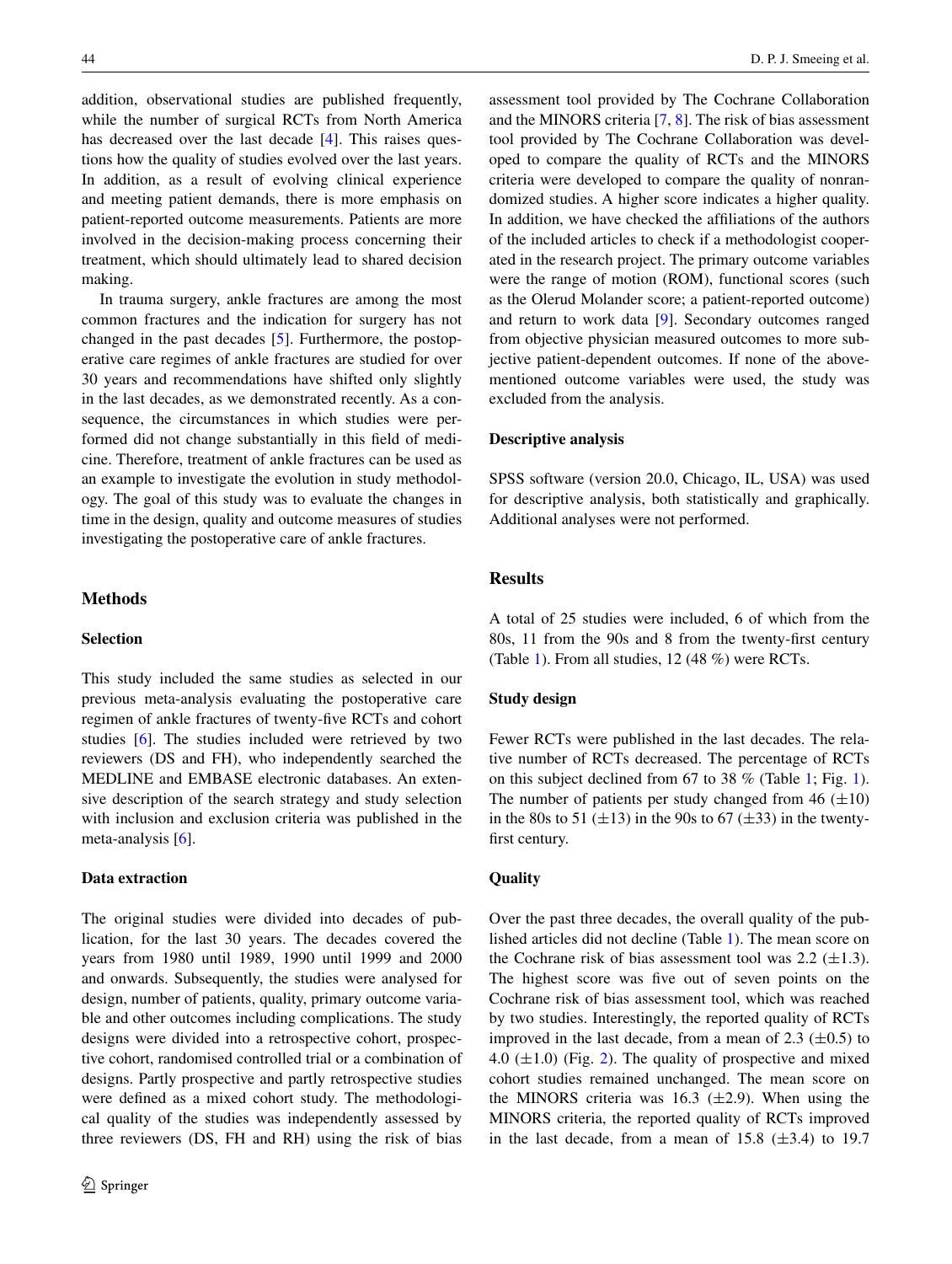| References                  | Study design  | Positive points on<br>Cochrane risk of<br>bias assessment<br>tool | <b>MINORS</b><br>criteria | Primary<br>outcomes | Most patient-<br>dependent<br>outcome | All outcomes | Number of<br>included<br>patients |
|-----------------------------|---------------|-------------------------------------------------------------------|---------------------------|---------------------|---------------------------------------|--------------|-----------------------------------|
| Gul et al. [10]             | Retrospective | $\mathbf{1}$                                                      | 18                        | <b>RTW</b>          | <b>RTW</b>                            | RTW, FS      | 50                                |
| Honigmann et al. $[11]$     | <b>RCT</b>    | 4                                                                 | 19                        | <b>FS</b>           | <b>RTW</b>                            | RTW, FS, ROM | 45                                |
| Vioreanu et al. $[12]$      | Prospective   | 2                                                                 | 21                        | <b>FS</b>           | <b>RTW</b>                            | RTW, FS, ROM | 62                                |
| Simanski et al. [13]        | Mixed         | 2                                                                 | 18                        | <b>FS</b>           | <b>RTW</b>                            | RTW, FS      | 46                                |
| Siddique et al. $[14]$      | Prospective   | 2                                                                 | 17                        | <b>FS</b>           | <b>FS</b>                             | FS, ROM      | 44                                |
| Lehtonen et al. $[15]$      | <b>RCT</b>    | 5                                                                 | 21                        | <b>FS</b>           | <b>RTW</b>                            | RTW, FS, ROM | 100                               |
| Egol et al. $[16]$          | <b>RCT</b>    | 3                                                                 | 19                        | <b>FS</b>           | <b>RTW</b>                            | RTW, FS      | 55                                |
| Harager et al. [17]         | Mixed         | $\mathbf{0}$                                                      | 12                        | <b>ROM</b>          | <b>NR</b>                             | NR           | 135                               |
| Dogra et al. $[18]$         | <b>RCT</b>    | 5                                                                 | 19                        | <b>ROM</b>          | <b>FS</b>                             | FS, ROM      | 52                                |
| Laarhoven van et al. [19]   | Prospective   | $\overline{c}$                                                    | 18                        | <b>FS</b>           | <b>RTW</b>                            | RTW, FS, ROM | 81                                |
| Richter et al. [20]         | Prospective   | 1                                                                 | 14                        | <b>FS</b>           | <b>FS</b>                             | <b>FS</b>    | 61                                |
| Tropp et al. $[21]$         | <b>RCT</b>    | $\overline{c}$                                                    | 16                        | <b>ROM</b>          | <b>FS</b>                             | FS, ROM      | 30                                |
| DiStasio et al. [22]        | <b>RCT</b>    | 3                                                                 | 17                        | <b>FS</b>           | <b>RTW</b>                            | RTW, FS, ROM | 61                                |
| Hedström et al. [23]        | <b>RCT</b>    | 4                                                                 | 18                        | <b>FS</b>           | <b>FS</b>                             | FS, ROM      | 53                                |
| Ahl et al. [24]             | Mixed         | 1                                                                 | 14                        | <b>FS</b>           | <b>FS</b>                             | FS, ROM      | 40                                |
| Godsiff et al. [25]         | Prospective   | $\overline{c}$                                                    | 15                        | <b>ROM</b>          | <b>RTW</b>                            | RTW, ROM     | 47                                |
| Cimino et al. $[26]$        | Mixed         | 1                                                                 | 12                        | <b>ROM</b>          | <b>ROM</b>                            | <b>ROM</b>   | 51                                |
| Davies et al. [27]          | Prospective   | $\mathbf{1}$                                                      | 18                        | <b>ROM</b>          | <b>RTW</b>                            | RTW, ROM     | 41                                |
| Wetzler et al. [28]         | <b>RCT</b>    | 2                                                                 | 11                        | <b>RTW</b>          | <b>RTW</b>                            | RTW, ROM     | 45                                |
| Finsen et al. [29]          | <b>RCT</b>    | 2                                                                 | 19                        | <b>FS</b>           | <b>RTW</b>                            | RTW, FS, ROM | 56                                |
| Ahl et al. [30]             | Mixed         | 1                                                                 | 13                        | <b>FS</b>           | <b>FS</b>                             | FS, ROM      | 51                                |
| Ahl et al. [31]             | <b>RCT</b>    | $\overline{c}$                                                    | 16                        | <b>ROM</b>          | <b>ROM</b>                            | <b>ROM</b>   | 53                                |
| Ahl et al. [32]             | <b>RCT</b>    | 3                                                                 | 17                        | <b>ROM</b>          | <b>ROM</b>                            | <b>ROM</b>   | 46                                |
| Søndenaa et al. [33]        | <b>RCT</b>    | $\overline{2}$                                                    | 11                        | <b>ROM</b>          | <b>ROM</b>                            | <b>ROM</b>   | 43                                |
| Lund-Kristensen et al. [34] | Prospective   | $\overline{c}$                                                    | 15                        | <b>ROM</b>          | <b>ROM</b>                            | <b>ROM</b>   | 28                                |

#### <span id="page-2-0"></span>**Table 1** Risk of bias assessment

*RTW* return to work or daily activities, *FS* functional score, *ROM* range of motion, *NR* not reported

 $(\pm 1.2)$ . In addition, the quality of prospective and mixed cohort studies improved in the last decade, from a mean of 14.0 ( $\pm$ 1.4) to 17.2 ( $\pm$ 3.[3\)](#page-4-0) (Fig. 3).

Two articles had one or more authors that were affiliated with a research department [[11,](#page-7-7) [18](#page-7-8)]. Both were RCTs and had a relative high score on the Cochrane risk of bias assessment tool and the MINORS criteria.

# **Primary outcome variable and the most patient‑dependent outcome variable**

A functional score was used as primary outcome in 13 (52 %) studies and the range of motion was used in 10 (40 %) studies as primary outcome. In the 80s, 67 % of all studies used the range of motion as the primary outcome measure, which decreased to 45 % in the 90s. In the 00s, none of the studies used the range of motion as the primary outcome. Less objective outcome measures and more functional scores were used over time (Table [1;](#page-2-0) Fig. [4](#page-5-0)).

The return to work was the most used patient-dependent outcome variable applied in 12 (48 %) studies (Fig. [5\)](#page-5-1). In the 80s, all six studies used the range of motion as outcome compared to four studies  $(50 \%)$  in the 00s. In the last decade, six studies (75 %) reported "return to work" data.

A total of two studies did not report on complications [\[14](#page-7-9), [25\]](#page-7-10). Six other studies did report on complications, but without reporting the treatment group to which the complications belong or without reporting exact numbers [[18–](#page-7-8)[24,](#page-7-11) [26](#page-7-12)[–29](#page-7-13), [34](#page-7-14)].

# **Discussion**

For postoperative care of ankle fractures, a change in the study design and presented outcome variables was observed over the last three decades. This study demonstrated an increase in the published number of cohort series on the treatment of ankle fractures, with increasing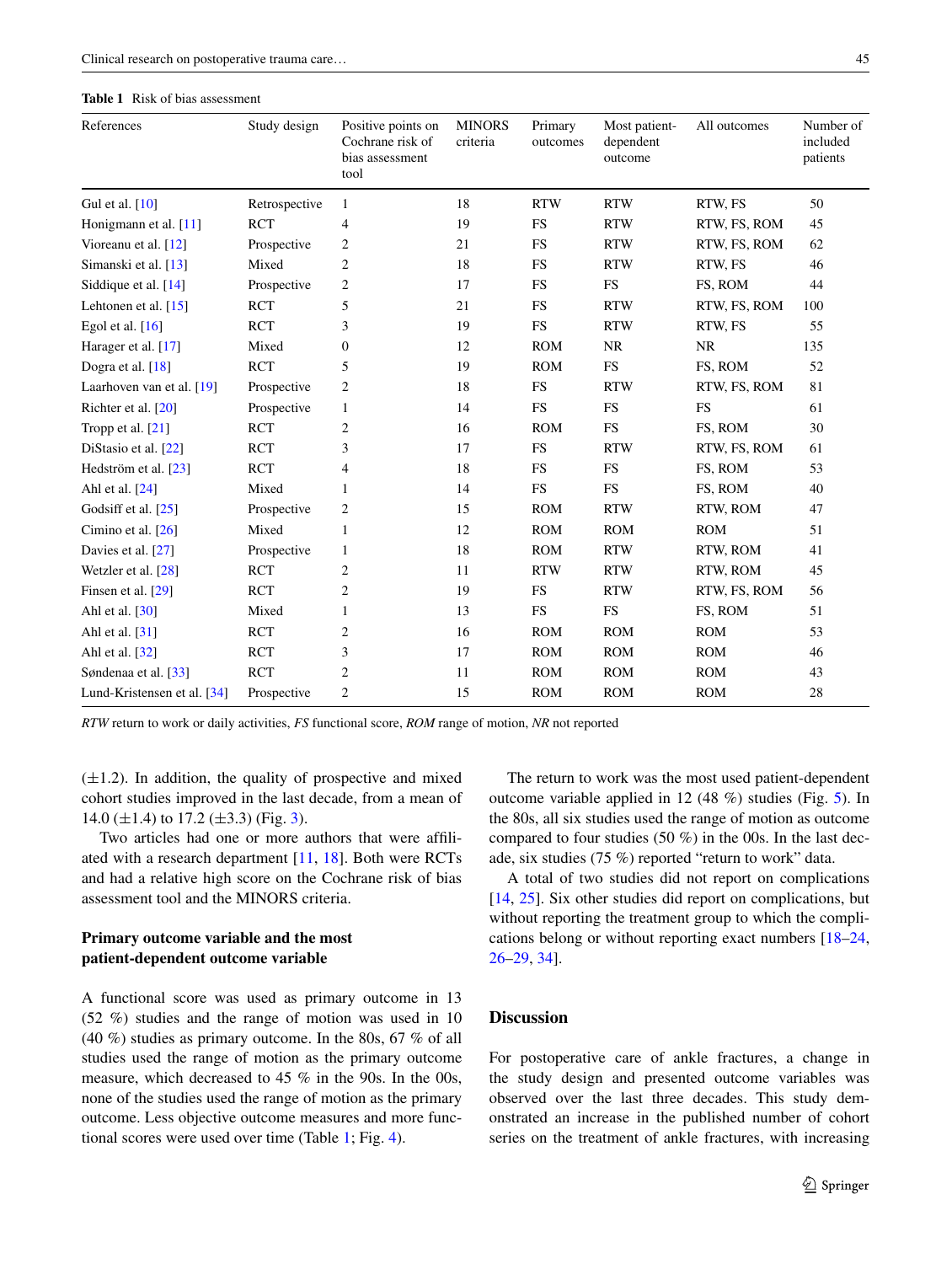<span id="page-3-0"></span>

<span id="page-3-1"></span>**Fig. 2** Quality RCT compared with non-randomised studies using Cochrane. *Blue* RCTs, *green* non-randomised studies. *Error bars* ± 1 SE

number of patients included. According to the Cochrane tool, the reported quality of RCTs has improved in the last three decades whereas the reported quality of observational studies has remained unchanged. However, when quality was evaluated with the MINORS criteria, equal improvement was observed for both RCTs and observational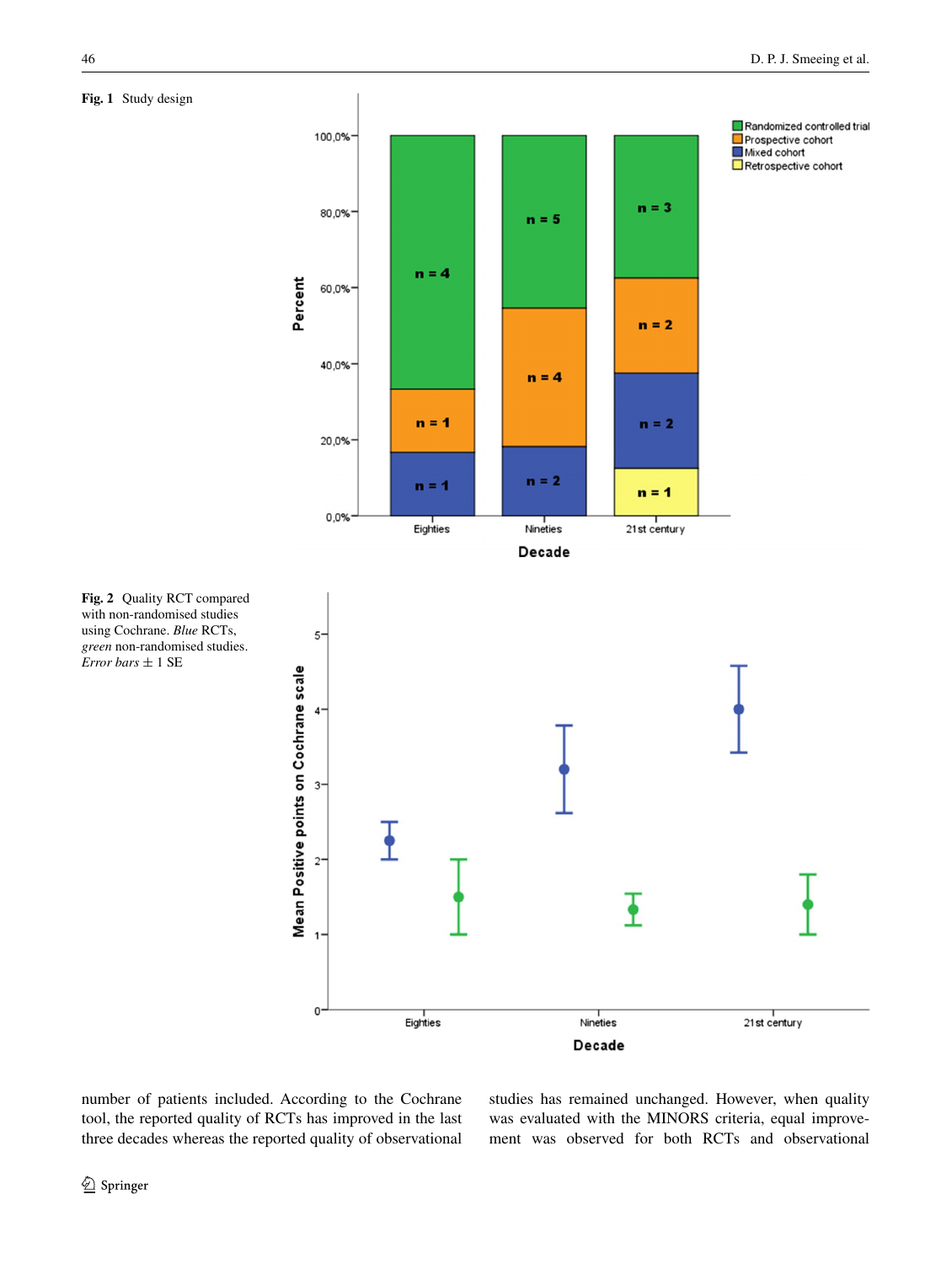<span id="page-4-0"></span>

studies. Therefore, evaluation of quality is under influence of the quality assessment tool used. In addition, a gradual shift from physician measured to patient-reported outcome variables was observed.

There is a growing debate on the need of RCTs to evaluate the effectiveness of surgical procedures [[35\]](#page-7-32). Results of this study indicate a relative decrease in the number of published RCTs over the past three decades in this field of research. Literature shows that one in five surgical RCTs is discontinued early, and one in three completed trials remains unpublished [[35\]](#page-7-32). For (trauma) surgical research, such a trend might be explained by several factors.

First, including patients in a surgical RCT has become more and more challenging [[36\]](#page-7-33). Both patient and surgeon have treatment preferences and surgeons may be better skilled in one of the study procedures. Ideally, randomisation distributes any unknown factors, thereby eliminating unforeseen confounders. However, patients may refuse or prefer the "new" technique and, therefore, do not wish to receive random treatment [\[37](#page-7-34)]. In addition, blinding of both patient and surgeon is frequently impossible and/or undesired by both patient and surgeon, which also neutralizes one of the advantages of an RCT over a cohort series.

Second, in the last decade the bureaucratic burden of ethical committee approval and monitoring has increased substantially, especially for conducting RCTs. This is accompanied by an increased financial demand. These procedures were developed to increase patient consent and safety, but sometimes might seem undue. For research projects in a field with limited financial resources, it is therefore increasingly difficult to meet the intensified quality demands [[36\]](#page-7-33). Only a limited amount of funding went to surgical research in spite of the relatively large contribution of surgery to effective treatment [\[38](#page-7-35)]. These practical obstacles might have caused a substantial decrease in the quantity of RCTs in surgical research compared to other fields of medicine [[4,](#page-7-1) [39\]](#page-7-36).

However, as the goal of research remains to improve the quality of care for patients with an ankle fracture, alternatives are sought. This might reflect the subsequent increase in the number of published cohort series. An alternative explanation might be that due to the eagerness to produce papers in the highly competitive scientific world, where the number of publications counts heavily, there may be a bias towards writing more relatively inexpensive articles that describe cohort and retrospective studies. However, this was not demonstrated by the absolute number of published papers over the last three decades in this study, nor by a decrease in quality.

Reported quality of RCTs improved over time. This might be explained by several quality assessment tools that became available for RCTs in the 90s. The introduction of these tools provided guidance for constructing welldesigned studies, with more standardised reporting and thereby improved reported research quality. Reporting of studies might have improved by reporting standard such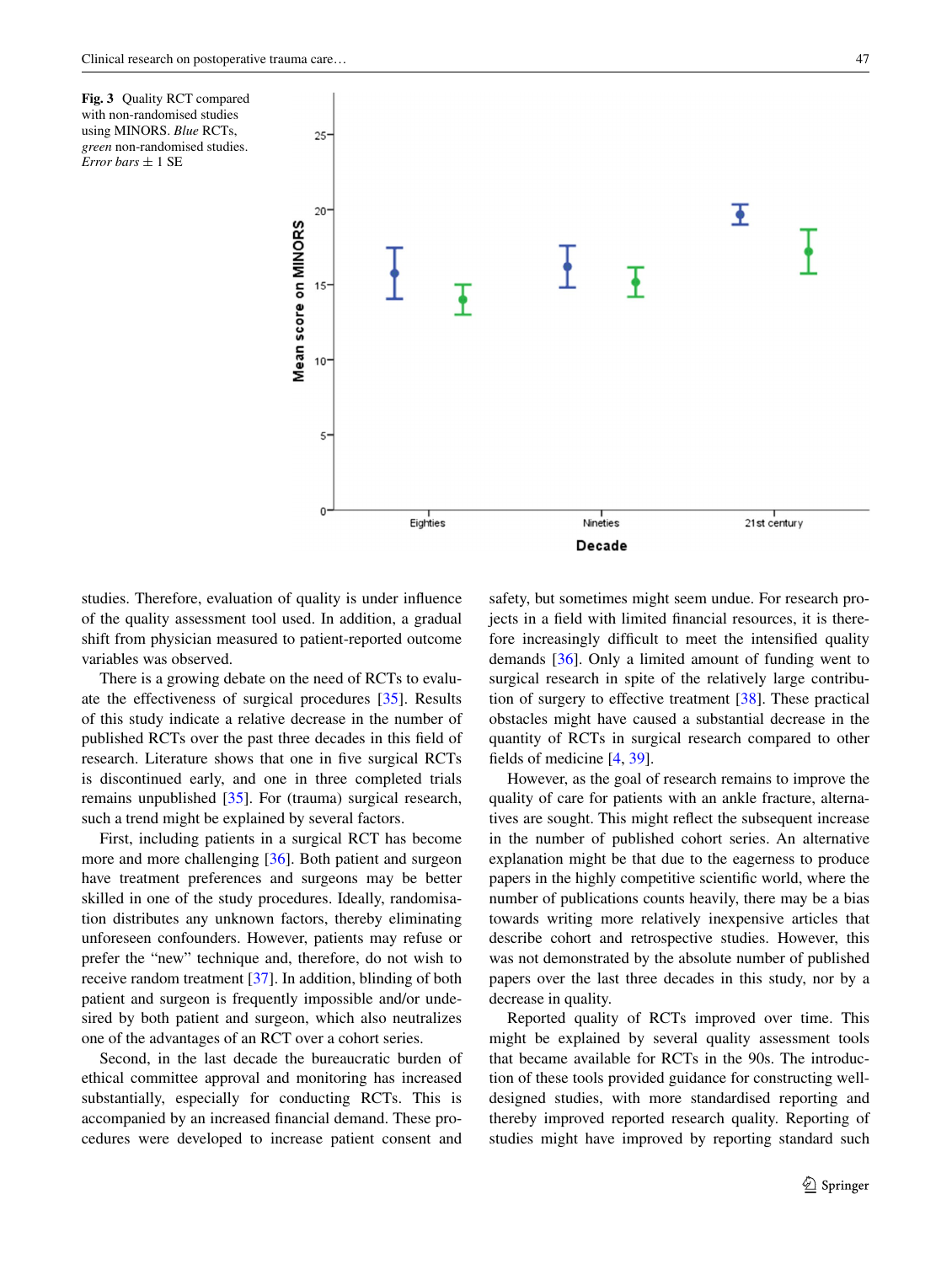<span id="page-5-0"></span>

<span id="page-5-1"></span>

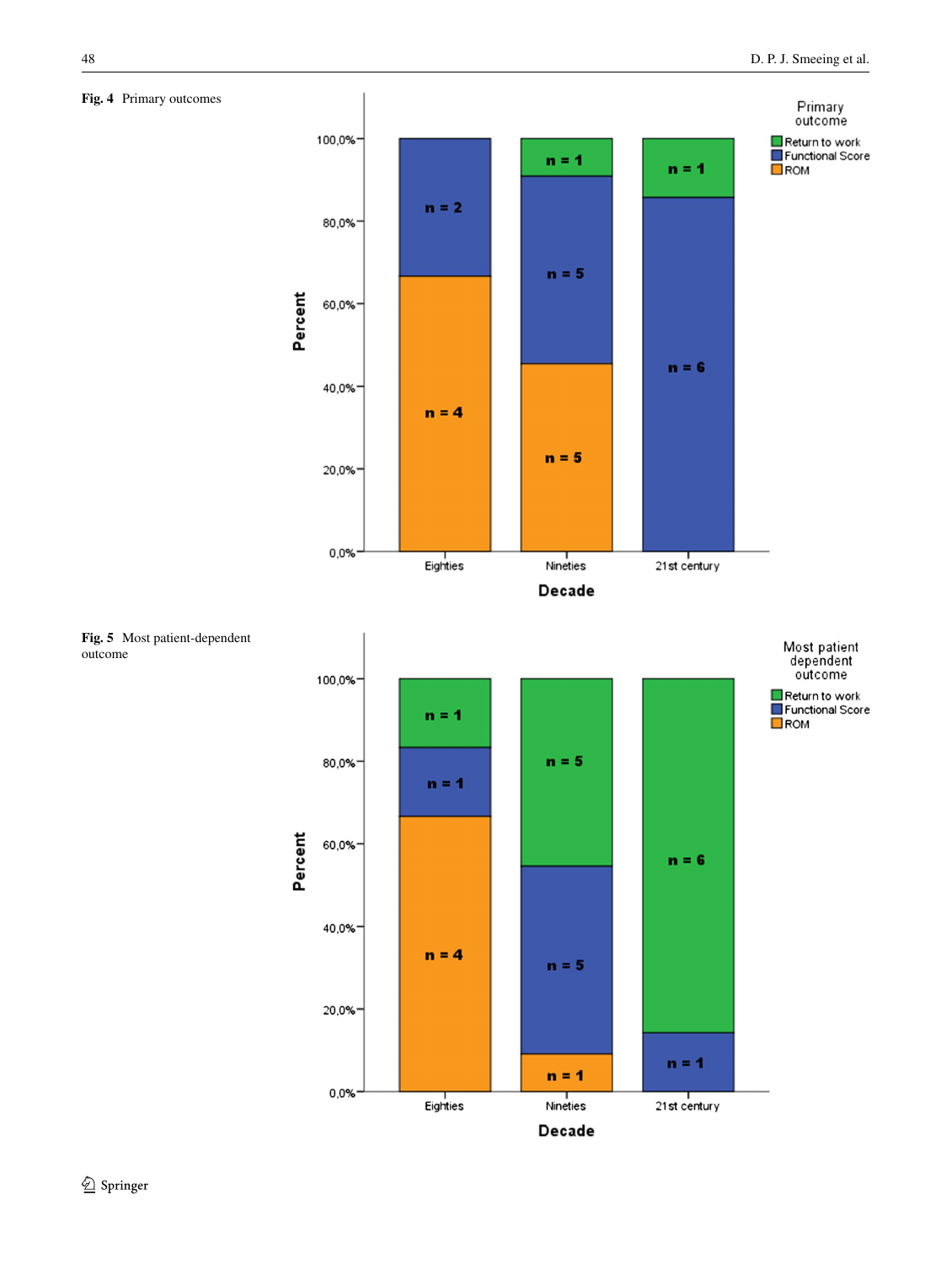as the CONSORT [[2\]](#page-6-1). In the current study, we used the Cochrane risk of bias assessment tool to assess the quality of the studies included. This tool was primarily designed for RCTs, but is also recommended for quality assessment of observational studies [\[40](#page-7-37), [41](#page-7-38)]. In addition, we used the MINORS criteria [[8\]](#page-7-5). This tool is primarily designed for non-randomized studies. A combination of both tools can provide the overall quality of studies. Due to the design of the Cochrane risk of bias assessment tool, the design of a study is decisive for the results on a domain of the tool (e.g., a randomised trial has the potential to score positive on all domains contrary to observational studies). Therefore, observational studies will inevitably have a higher risk on bias in the Cochrane risk of bias assessment tool. In addition, we used the MINORS criteria [[8\]](#page-7-5). This tool is especially designed for non-randomized studies. Other tools for observational studies were designed more recently, which are not frequently used [[42\]](#page-7-39). It should always be kept in mind that evaluation of quality is under influence of the quality assessment tool used. Similarly to RCTs, the MINORS criteria might provide guidance for constructing well-designed observational studies and further improve observational research quality. Perhaps both RCTs and cohort series are needed to provide a complete image of a disease or treatment modality. RCTs are designed to compare specific items head to head, while large cohort series are more capable of exposing rare complications or the effect of a whole package [\[43](#page-8-0)].

A convincing finding of the present study is the increased use of patient-relevant outcomes. The next step would perhaps consist of consensus recommendations to define standard outcome measures for future ankle fracture studies. If all studies applied the same set of outcome measures at the same timepoints, this would make it much easier to compare and to use study results. In rheumatology, such an initiative (called OMERACT) was highly successful [[44\]](#page-8-1).

In the 80s, primary outcomes were focused on radiological results and objective variables. The attending physician or investigator could measure these objective variables. In the twentieth century, outcomes increasingly focused on the implications for the patient and were reported as primary end-point of several studies. In the last decade, over half of the included studies mentioned return to work as outcome measure which is, in our opinion, a legitimate patient-reported end-point.

The sample  $(n = 25$  studies) is quite small. It is still possible that some of the observed results are attributable to the play of chance. This should be borne in mind when interpreting the results.

As ankle fractures are represented in the top five of most prevalent fractures and have an important socio-economic impact on both patient and society, the observations made in this study might be applicable to broader areas of (trauma) surgery research [[45\]](#page-8-2). However, results of this study might not be applicable to other non-surgical specialties. This study can be seen as a case report and should be tested in further extent and on a larger scale in trauma surgical studies.

Results of this study indicate a relative decrease in the number of published RCTs, which might be a reflection of the practical difficulty to conduct RCTs in trauma surgery due to surgeon, patient and system-based factors. Furthermore, the desire for more patients orientated outcome variables is reflected in the changes seen in the last decades.

## **Conclusion**

For postoperative care of ankle fractures, a change in study design and presented outcome variables was observed over the last three decades. RCTs were performed less frequently. According to the Cochrane tool, the reported quality of RCTs has improved whereas the reported quality of observational studies has remained unchanged. When quality was evaluated with the MINORS criteria, equal improvement was observed for both RCTs and observational studies. This shows that evaluation of quality is influenced by the quality assessment tool. In addition, a gradual shift from physician measured to patient-reported outcome variables was observed. However, it should be borne in mind that these findings are based on a small sample  $(n = 25)$ .

#### **Compliance with ethical standards**

There are no potential conflicts of interests. The research does not directly include patients and, therefore, informed consent was not applicable.

**Conflict of interest** Diederik Smeeing, Roderick Houwert, Moyo Kruyt, Olivier van der Meijden, and Falco Hietbrink have no conflict of interest.

**Open Access** This article is distributed under the terms of the Creative Commons Attribution 4.0 International License ([http://crea](http://creativecommons.org/licenses/by/4.0/)[tivecommons.org/licenses/by/4.0/](http://creativecommons.org/licenses/by/4.0/)), which permits unrestricted use, distribution, and reproduction in any medium, provided you give appropriate credit to the original author(s) and the source, provide a link to the Creative Commons license, and indicate if changes were made.

## **References**

- <span id="page-6-0"></span>1. Black N. Why we need observational studies to evaluate the effectiveness of health care. BMJ. 1996;312:1215–8.
- <span id="page-6-1"></span>2. Moher D, Jones A, Lepage L. Use of the CONSORT statement and quality of reports of randomized trials: a comparative before-and-after evaluation. JAMA. 2001;285:1992–5.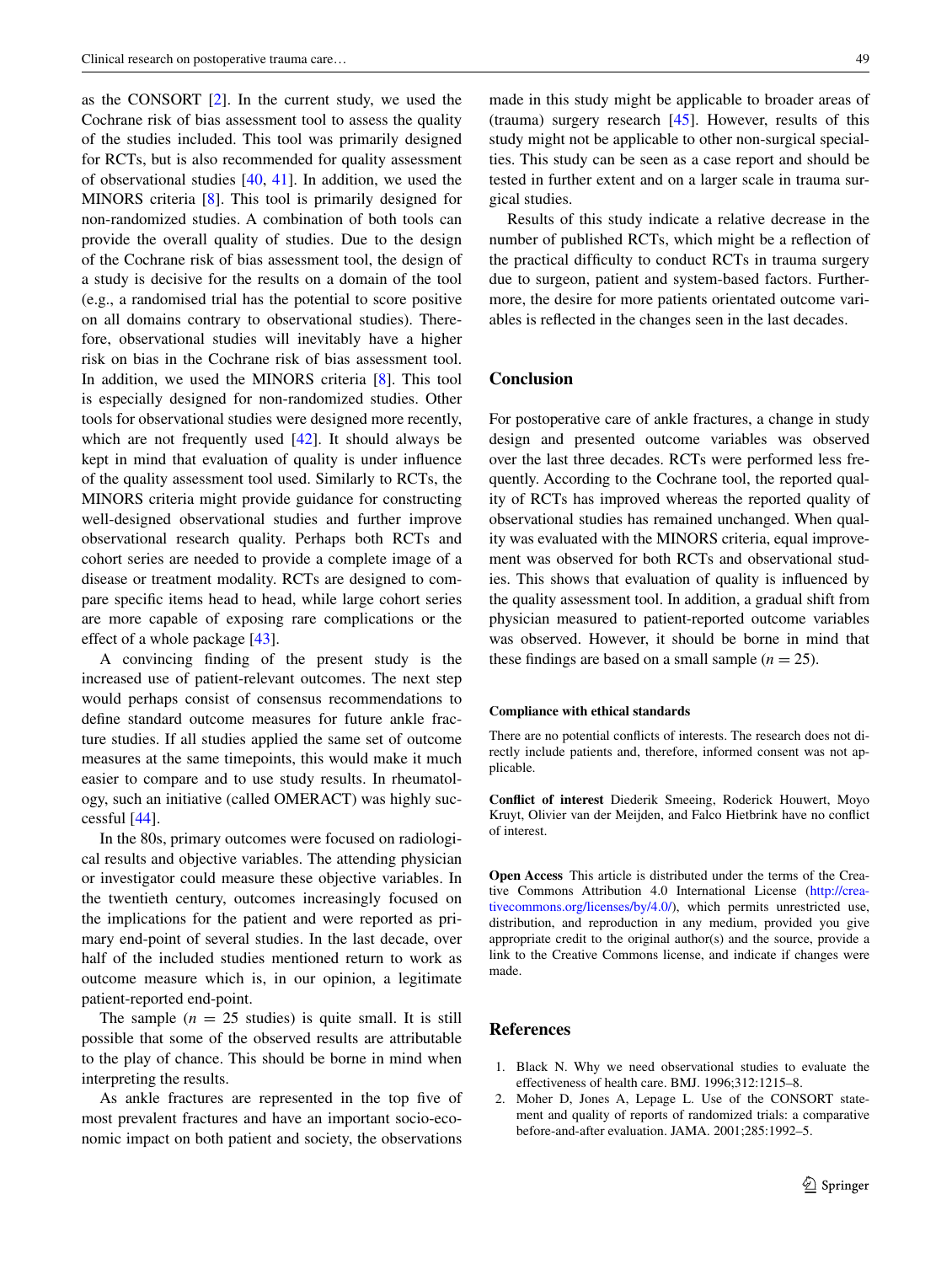- <span id="page-7-0"></span>3. Lonjon G, Boutron I, Trinquart L, et al. Comparison of treatment effect estimates from prospective nonrandomized studies with propensity score analysis and randomized controlled trials of surgical procedures. Ann Surg. 2014;259:18–25.
- <span id="page-7-1"></span>4. Ahmed AU, van der Sluis PC, Issa Y, et al. Trends in worldwide volume and methodological quality of surgical randomized controlled trials. Ann Surg. 2013;258:199–207.
- <span id="page-7-2"></span>5. Fogel GR, Morrey BF. Delayed open reduction and fixation of ankle fractures. Clin Orthop Relat Res. 1987;215:187–95.
- <span id="page-7-3"></span>6. Smeeing DP, Houwert RM, Briet JP, et al. Weight-bearing and mobilization in the postoperative care of ankle fractures: a systematic review and meta-analysis of randomized controlled trials and cohort studies. PLoS One. 2015;10:e0118320.
- <span id="page-7-4"></span>7. Higgins JP, Altman DG, Gotzsche PC, et al. The Cochrane Collaboration's tool for assessing risk of bias in randomised trials. BMJ. 2011;343:d5928.
- <span id="page-7-5"></span>8. Slim K, Nini E, Forestier D, Kwiatkowski F, Panis Y, Chipponi J. Methodological index for non-randomized studies (minors): development and validation of a new instrument. ANZ J Surg. 2003;73:712–6.
- <span id="page-7-6"></span>9. Olerud C, Molander H. A scoring scale for symptom evaluation after ankle fracture. Arch Orthop Trauma Surg. 1984;103:190–4.
- <span id="page-7-15"></span>10. Gul A, Batra S, Mehmood S, Gillham N. Immediate unprotected weight-bearing of operatively treated ankle fractures. Acta Orthop Belg. 2007;73:360–5.
- <span id="page-7-7"></span>11. Honigmann P, Goldhahn S, Rosenkranz J, Audige L, Geissmann D, Babst R. After treatment of malleolar fractures following ORIF—functional compared to protected functional in a vacuum-stabilized orthesis: a randomized controlled trial. Arch Orthop Trauma Surg. 2007;127:195–203. doi: [10.1007/](http://dx.doi.org/10.1007/s00402-006-0255-x) [s00402-006-0255-x](http://dx.doi.org/10.1007/s00402-006-0255-x)
- <span id="page-7-16"></span>12. Vioreanu M, Dudeney S, Hurson B, Kelly E, O'Rourke K, et al. Early mobilization in a removable cast compared with immobilization in a cast after operative treatment of ankle fractures: a prospective randomized study. Foot Ankle Int. 2007;28:13–9. doi[:10.3113/FAI.2007.0003.](http://dx.doi.org/10.3113/FAI.2007.0003)
- <span id="page-7-17"></span>13. Simanski CJ, Maegele MG, Lefering R, Lehnen DM, Kawel N, et al. Functional treatment and early weightbearing after an ankle fracture: a prospective study. J Orthop Trauma. 2006;20:108–14. doi[:10.1097/01.bot.0000197701.96954.8c.](http://dx.doi.org/10.1097/01.bot.0000197701.96954.8c)
- <span id="page-7-9"></span>14. Siddique A, Prasad C, Ö'Connor D. Early Active Mobilization versus Cast Immobilization in operatively treated ankle fractures. Eur J Trauma. 2005;31:398–400.
- <span id="page-7-18"></span>15. Lehtonen H, Jarvinen TL, Honkonen S, Nyman M, Vihtonen K, et al. Use of a cast compared with a functional ankle brace after operative treatment of an ankle fracture. A prospective, randomized study. J Bone Joint Surg Am. 2003;85-A: 205–211.
- <span id="page-7-19"></span>16. Egol KA, Dolan R, Koval KJ. Functional outcome of surgery for fractures of the ankle. A prospective, randomised comparison of management in a cast or a functional brace. J Bone Joint Surg Br. 2000;82:246–9.
- <span id="page-7-20"></span>17. Harager K, Hviid K, Jensen CM, Schantz K. Successful immediate weight-bearing of internal fixated ankle fractures in a general population. J Orthop Sci. 2000;5:552–4.
- <span id="page-7-8"></span>18. Dogra AS, Rangan A. Early mobilisation versus immobilisation of surgically treated ankle fractures. Prospective randomised control trial. Injury. 1999;30:417–9.
- <span id="page-7-21"></span>19. Laarhoven CJ, Meeuwis JD, van der Werken C. Postoperative treatment of internally fixed ankle fractures: a prospective randomised study. J Bone Jt Surg Br. 1996;78:395–9.
- <span id="page-7-22"></span>20. Richter J, Langer C, Hahn MP, Josten C, Muhr G. Ist die funktionell konservative Behandlung stabiler Aussenknöchelfrakturen gerechtfertigt? Chirurg. 1996;67:1255–60.
- <span id="page-7-23"></span>21. Tropp H, Norlin R. Ankle performance after ankle fracture: a randomized study of early mobilization. Foot Ankle Int. 1995;16:79–83.
- <span id="page-7-24"></span>22. DiStasio AJ, Jaggears FR, DePasquale LV, Frassica FJ, Turen CH. Protected early motion versus cast immobilization in postoperative management of ankle fractures. Contemp Orthop. 1994;29:273–7.
- <span id="page-7-25"></span>23. Hedstrom M, Ahl T, Dalen N. Early postoperative ankle exercise. A study of postoperative lateral malleolar fractures. Clin Orthop Relat Res. 1994;93–196.
- <span id="page-7-11"></span>24. Ahl T, Dalen N, Lundberg A, Bylund C. Early mobilization of operated on ankle fractures. Prospective, controlled study of 40 bimalleolar cases. Acta Orthop Scand. 1993;64:95–9.
- <span id="page-7-10"></span>25. Godsiff SP, Trakru S, Kefer G, Maniar RN, Flanagan JP, Tuite JD. A comparative study of early motion and immediate plaster splintage after internal fixation of unstable fractures of the ankle. Injury. 1993;24:529–30.
- <span id="page-7-12"></span>26. Cimino W, Ichtertz D, Slabaugh P. Early mobilization of ankle fractures after open reduction and internal fixation. Clin Orthop Relat Res. 1991;152–156.
- <span id="page-7-26"></span>27. Davies S. Effects of Continuous Passive Movement and Plaster of Paris after Internal Fixation of Ankle Fractures. Physiotherapy. 1991;77:516–20.
- <span id="page-7-27"></span>28. Wetzler M, Whitelaw G, Lee P. The post-operative management of ankle fractures with pneumatic braces versus short leg cast. Orthop Trans. 1991;15:719.
- <span id="page-7-13"></span>29. Finsen V, Saetermo R, Kibsgaard L, et al. Early postoperative weight-bearing and muscle activity in patients who have a fracture of the ankle. J Bone Jt Surg Am. 1989;71:23–7.
- <span id="page-7-28"></span>30. Ahl T, Dalen N, Selvik G. Mobilization after operation of ankle fractures. Good results of early motion and weight bearing. Acta Orthop Scand. 1988;59:302–6.
- <span id="page-7-29"></span>31. Ahl T, Dalen N, Holmberg S, Selvik G. Early weight bearing of displaced ankle fractures. Acta Orthop Scand. 1987;58:535–8.
- <span id="page-7-30"></span>32. Ahl T, Dalen N, Holmberg S, Selvik G. Early weight bearing of malleolar fractures. Acta Orthop Scand. 1986;57:526–9.
- <span id="page-7-31"></span>33. Søndenaa K, Hoigaard U, Smith D, Alho A. Immobilization of operated ankle fractures. Acta Orthop Scand. 1986;57:59–61.
- <span id="page-7-14"></span>34. Lund-Kristensen J, Greiff J, Riegels-Nielsen P. Malleolar fractures treated with rigid internal fixation and immediate mobilization. Injury. 1981;13:191–5.
- <span id="page-7-32"></span>35. Chapman SJ, Shelton B, Mahmood H, Fitzgerald JE, Harrison EM, Bhangu A. Discontinuation and non-publication of surgical randomised controlled trials: observational study. BMJ. 2014;349:g6870.
- <span id="page-7-33"></span>36. McCulloch P, Taylor I, Sasako M, Lovett B, Griffin D. Randomised trials in surgery: problems and possible solutions. BMJ. 2002;324:1448–51.
- <span id="page-7-34"></span>37. Jacobs WC, Kruyt MC, Verbout AJ, Oner FC. Spine surgery research: on and beyond current strategies. Spine J. 2012;12:706–13.
- <span id="page-7-35"></span>38. McCulloch P. How to improve surgical research. BMJ. 2011;343:d4121.
- <span id="page-7-36"></span>39. Mundi R, Chaudhry H, Mundi S, Godin K, Bhandari M. Design and execution of clinical trials in orthopaedic surgery. Bone Jt Res. 2014;3:161–8.
- <span id="page-7-37"></span>40. Lin DM, Lin ES, Tran MH. Efficacy and safety of erythropoietin and intravenous iron in perioperative blood management: a systematic review. Transfus Med Rev. 2013;27:221–34.
- <span id="page-7-38"></span>41. Reeves BC, Deeks JJ, Higgins JP, Wells GA. Chapter 13: Including non-randomized studies. In: Higgins JPT, Green S, editors. Cochrane handbook for systematic reviews of interventions version 5.1.0 (updated March 2011). The Cochrane collaboration. Chichester: Wiley; 2011.
- <span id="page-7-39"></span>42. Zeng X, Zhang Y, Kwong JS, et al. The methodological quality assessment tools for preclinical and clinical studies, systematic